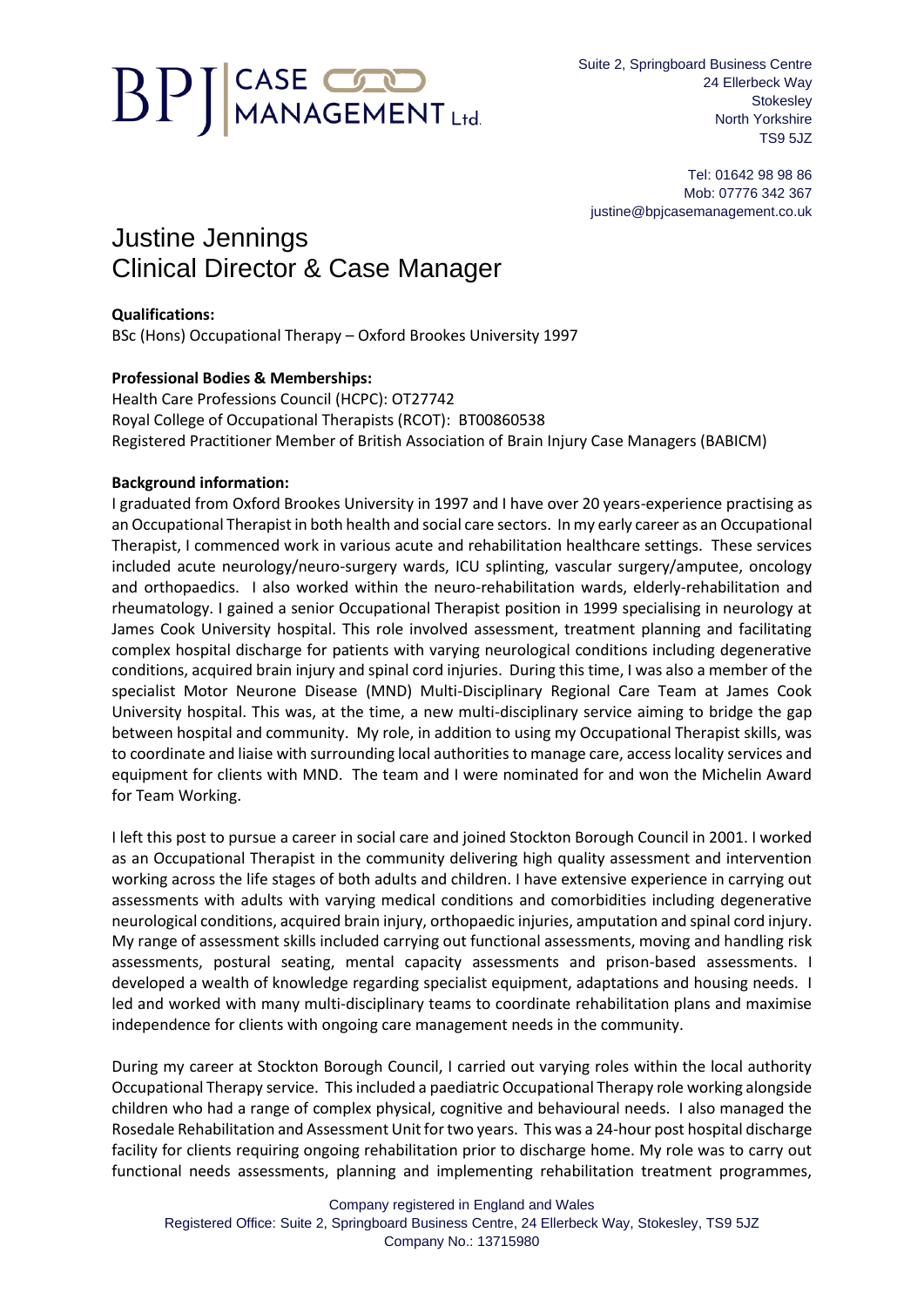directing the support staff, co-ordinating MDT goal planning meetings and ultimately facilitating discharges home with ongoing care and support.

In 2014 I was appointed as the Occupational Therapy Team Manager, leading a team of both adult and paediatric qualified Occupational Therapists and non-qualified Therapy Assistants. I managed the day-to-day smooth operation of the OT service in Stockton on Tees in addition to managing the performance and workload of the team. I was the first point of contact for queries from clients and families and other professionals. Part of my role was managing the equipment and adaptations budget for Stockton, ensuring the best use of resources by my team. I also successfully led several large service development projects. This included the review and development of the Independent Living Centre to deliver multidisciplinary preventative services from one building. I also formulated and led the Doublehanded Care Packages Review Project in Stockton, streamlining and improving quality of service provision by introducing high end specialist moving and handling equipment to reduce the necessity of two carers in some settings.

I left this role in 2018 to pursue a career in the private sector as a Case Manager. I felt that this role matched my level of skills, knowledge and experience as well as presenting a new challenge whilst enabling me to work once again in the field of neuro-rehabilitation. My skills as an Occupational Therapist compliment the role of Case Manager extremely well and enable me to use my holistic assessment skills to plan, deliver and lead rehabilitation packages.

In 2022, I formed BPJ Case Management Ltd with colleagues Charlotte Powell and Patrick Boyd. Together through our combined extensive knowledge, skills and experience in the fields of Case Management, Occupational Therapy and Social Work, we strive to provide a truly client centred and independent case management service. Our ultimate goal is to deliver the highest standards and the best outcomes for our clients.

I currently carry a caseload of adults with acquired brain injuries, amputee clients and those with complex orthopaedic injuries. I work with clients who have acquired their injuries through personal and serious injury and medical negligence. I hold a mixed caseload of litigation (both single and joint instruction) and settled cases. I have experience in supporting my clients throughout the litigation process, providing witness statements in my capacity as Case Manager and supporting them through case conferences and expert witness appointments. I regularly chair and lead MDT meetings to plan and deliver client focused goals.

I regularly liaise with professionals within the Court of Protection to meet the ongoing challenging needs of my clients with acquired brain injuries who lack the mental capacity and who require support to manage their finances and welfare post settlement.

I undertake high quality Immediate Needs Assessments detailing client needs and providing a breakdown of costs for rehabilitation packages, accommodation needs and support. I formulate multi-disciplinary rehabilitation packages, sourcing the best therapeutic intervention to optimise outcomes for my clients. I am responsible for identifying the support needs of my clients, recruitment, interviewing and management/supervision of the staff who are employed to work with my clients. I set up bespoke Support Plans tailored to meet the very individual needs of my clients.

I pride myself on my ability to build and maintain strong therapeutic relationships with clients and their families to guide them through the rehabilitation and litigation process. I provide support to clients with significant emotional and behavioural changes following their injuries and I am skilled at nurturing and building a trusting working relationship to guide them towards achieving the best outcomes of their rehabilitation and life beyond the litigation process.

I am the Mental Capacity Act/Liberty Safeguards Lead at BPJ Case Management Ltd. I am responsible for reviewing and updating the company's policies and procedures for both adults and children over